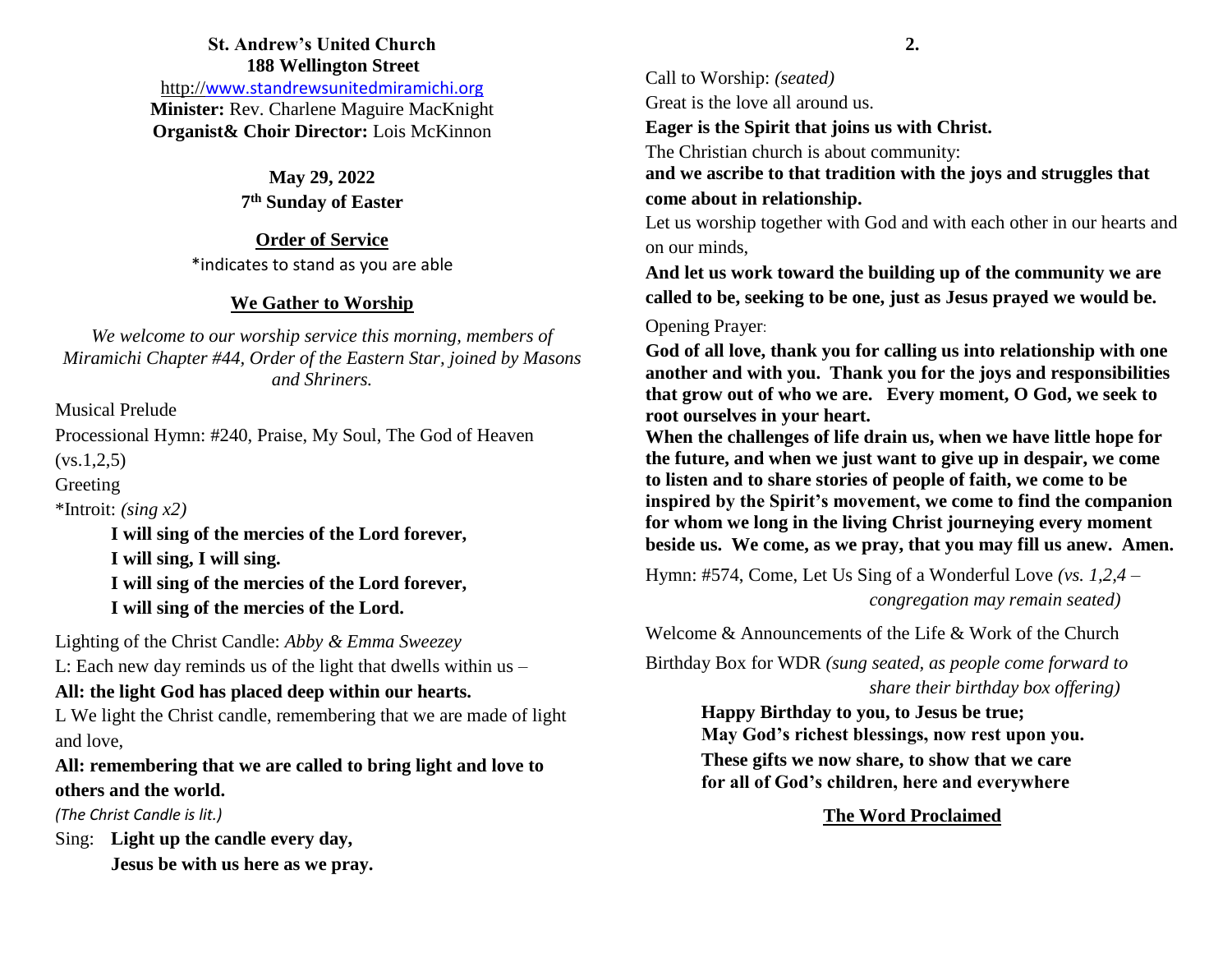Prayer of Illumination: *led by Joyce Spence, Worthy Matron, Miramichi Chapter #44, Order of the Eastern Star* **Open our lives, open our hearts, open our wills, O God, and guide us as we seek to know your purpose for us. May these age-old words of scripture speak to us of the Life offered through walking in your way. Amen.**

N.T. Scripture: Acts 16:9-15 – *Darrell Munn, Chaplain, Miramichi Chapter #44, Order of the Eastern Star* \*Responsive Reading - Psalm 36, p. 762 Gospel: John 17:20-26 – *Joyce Spence*

Ministry of Music: Men's Choir –

"They'll Know We Are Christians By Our Love"

Reflection on the Word

#### **We Respond to the Word**

\*Hymn: #606, In Christ There Is No East or West Prayers of the People & The Lord's Prayer **Offering** Offertory Choral Response: #191, MV

> **What can I do? What can I bring? What can I say? What can I sing? I'll sing with joy, I'll say a prayer.**

**I'll bring my love, I'll do my share.** Reprinted/podcast with permission under ONE LICENSE # A-72693

\*Offertory Prayer:

**In response to the love you have so freely and generously given us, O God, we bring our gifts to you. Receive them and add your blessing, that they may offer hope and healing to others here in our own community, and in all those places where we ourselves cannot go. Amen.**

\*Hymn: #651, Guide Me, O Thou Great Jehovah

\*Commissioning & Benediction:

Let us go from this place and this time of worship conscious of our calling, committed to service, with the guidance of the Spirit in our steps and the warmth of Christ's love in our hearts.

## **We go forth, in unity of spirit, to do God's work in the world.**

As we go, may God's love hold us, God's light guide us, and God's enduring truth set us free!

**Amen.**

Choral Blessing: #422, God Be With You (vs.1) Musical Postlude

### **Memorials**

In loving memory of **Donna Kervin,** a donation to Local Funds has been received from Marjorie Sinclair.

### **Honorariums**

In honour of **Bill & Lenora Hilchey's 65th Wedding Anniversary**, donations to Local Fund have been received from Helen & Ed Jones, Jack & Cynthia Duplessie.

**Greeters: May 29** – Emma & Abby Sweezey/**June 5** – Maya & Julia Campbell/**June 12** – Marjorie MacPhee & Reese Godfrey **Sound System: May 29** – Ernie MacLean/**June 5** –Brian Savoy/ **June 12** – Don Bowman **Power Point**: **May 29** – Lynn MacPhee/**June 5** – Karen Rose/ **June 12** – Juanita Hamilton **Offering Counters: May 29** – Lynn MacPhee, Carol Johnston/ **June 5** – Karen Rose, Marjorie Cassidy/**June 12** – Karen Rose, Juanita Hamilton **Garbage & Recycle**: **May 29** – Brian Savoy (G)/**June 5** – Dennis Morrison (R)/**June 12** – Barry Campbell (G)

### **This Week:**

**Sunday, May 29th** – *Men's Choir; Birthday Box for WDR for May birthdays.* 

**- 2:30 p.m. –** *Stewardship Team Meeting*